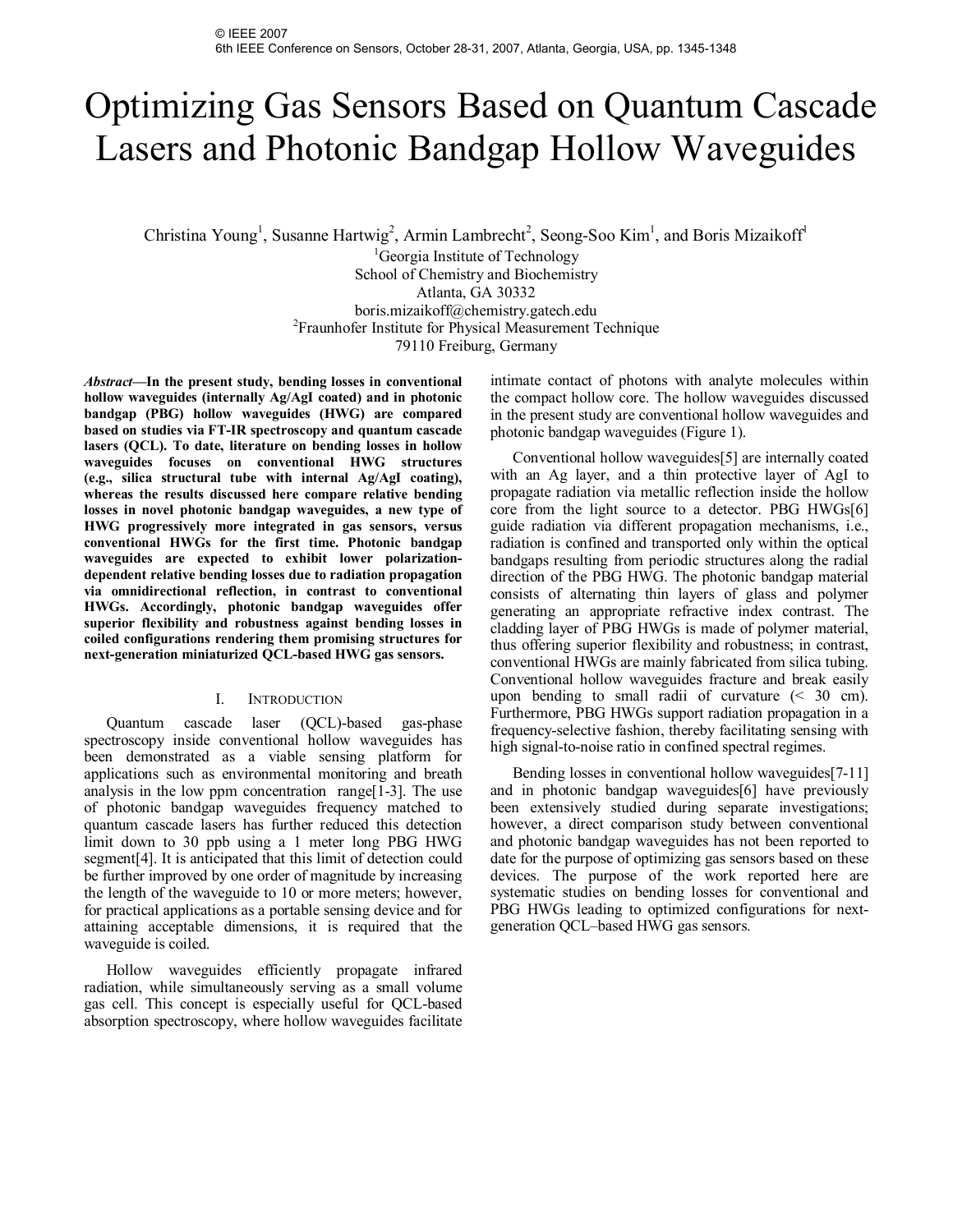

Figure 1. Schematic structure of (a) conventional hollow waveguide, and (b) photonic bandgap hollow waveguide.

## II. EXPERIMENTAL

#### *A. Quantum Cascader Laser Equipment*

The laser used in these experiments was a pulsed distributed feedback quantum cascade laser operating at 971 cm<sup>-1</sup> (SPECDILAS® Q-970-GMP-MTE, Laser Components GmbH). The laser was operated at a pulse width of 300 ns, a repetition rate of 1 kHz, and at a temperature of 5 °C. The detector used to evaluate radiation emanating from the distal end of the waveguide was a liquidnitrogen-cooled mercury-cadmium-telluride (MCT) detector (detector element: 1x1 mm, detectivity  $D^* = 3 \times 10^{10}$  cm  $Hz^{1/2}W^{-1}$ , model KMPV 11-1-LJ2, Kolmar Technologies, Newburyport, MA). An oscilloscope was used for resolving the signal and for data acquisition (TDS 3032, Tektronix, Beverton, OR). A total of 512 curves were averaged for each recorded signal.

## *B. FT-IR Equipment*

A Bruker Equinox 55 Fourier-transform infrared spectrometer (Bruker Optics, Inc., Billerica, MA) was used. Spectra were recorded at  $2 \text{ cm}^{-1}$  spectral resolution averaging 100 scans per measurement in a spectral range of 400- 4000 cm-1 using the Blackman-Harris 3-term apodization function. The detector applied to collect transmitted broadband radiation was a liquid-nitrogen-cooled mercurycadmium-telluride (MCT) detector **(**detector element: 1x1 mm, detectivity  $D^* = 3 \times 10^{10}$  cm Hz<sup>1/2</sup>W<sup>-1</sup>, model FTIR-16-1.0, InfraRed Associates, Inc. Stuart, FL).

## *C. Hollow Waveguides*

The conventional hollow waveguide (Ag/AgI internally coated) was cut to a length of 213 cm using a ceramic cutting blade, and had an internal diameter of 750  $\mu$ m (Polymicro Technologies, LLC.). The photonic bandgap hollow waveguide (Omniguide Communications Inc.) with an internal diameter of 700 µm was cut to the same length as the conventional HWG. During loss studies, the waveguides were fixed at both ends with male FC termination connectors, which were coupled to mechanical mounting fixtures.

## *D. Measurement Procedure*

The overall experimental setup is shown in Figure 2.



Figure 2. Evaluation of hollow waveguides using (a) a quantum cascade laser, and (b) a FT-IR spectrometer.

Hollow waveguides were first aligned in a straight configuration for providing maximum signal throughput without saturating the detector. Off-axis parabolic mirrors (OAPMs) with a focal length of 2.54 cm were applied to focus the laser radiation into the hollow waveguide (conventional HWG or PBG HWG). One off-axis parabolic mirror with a focal length of 12.5 cm was used to focus collimated broadband radiation from the external port of the FT-IR spectrometer into the input side of the conventional HWG.

Radiation was focused onto the detector after transmission through the waveguide using two OAPMs. The optical alignment was not changed throughout the entire experiment to ensure that the only variable parameter was the bending radius of curvature of the waveguide. The detector signal was recorded first in the bent waveguide configuration followed by the straight waveguide position. This procedure was performed for both the conventional and the photonic bandgap waveguides with the quantum cascade laser light source, and with the conventional HWG in addition using the FT-IR spectrometer. Waveguides were coiled around diameters of 13.5, 16, 21, 26.8, and 36.7 cm, and the experiments were repeated 3 times each keeping the bent section of the waveguide constant at a length of 152 cm, and the straight section of the waveguide constant at 30 cm before and after the bended section. In the case of QCL measurements, the laser was rotated by 90 degrees clockwise to change the polarization status of the emitted radiation.

#### III. RESULTS AND DISCUSSION

# *A. Bending Losses of Hollow Waveguides using a Quantum Cascade Laser*

The total relative waveguide loss is considered as the logarithmic ratio of optical throughput signal in the straight waveguide position versus the bent waveguide position. Figure 4 depicts this relationship as a function of coil diameter.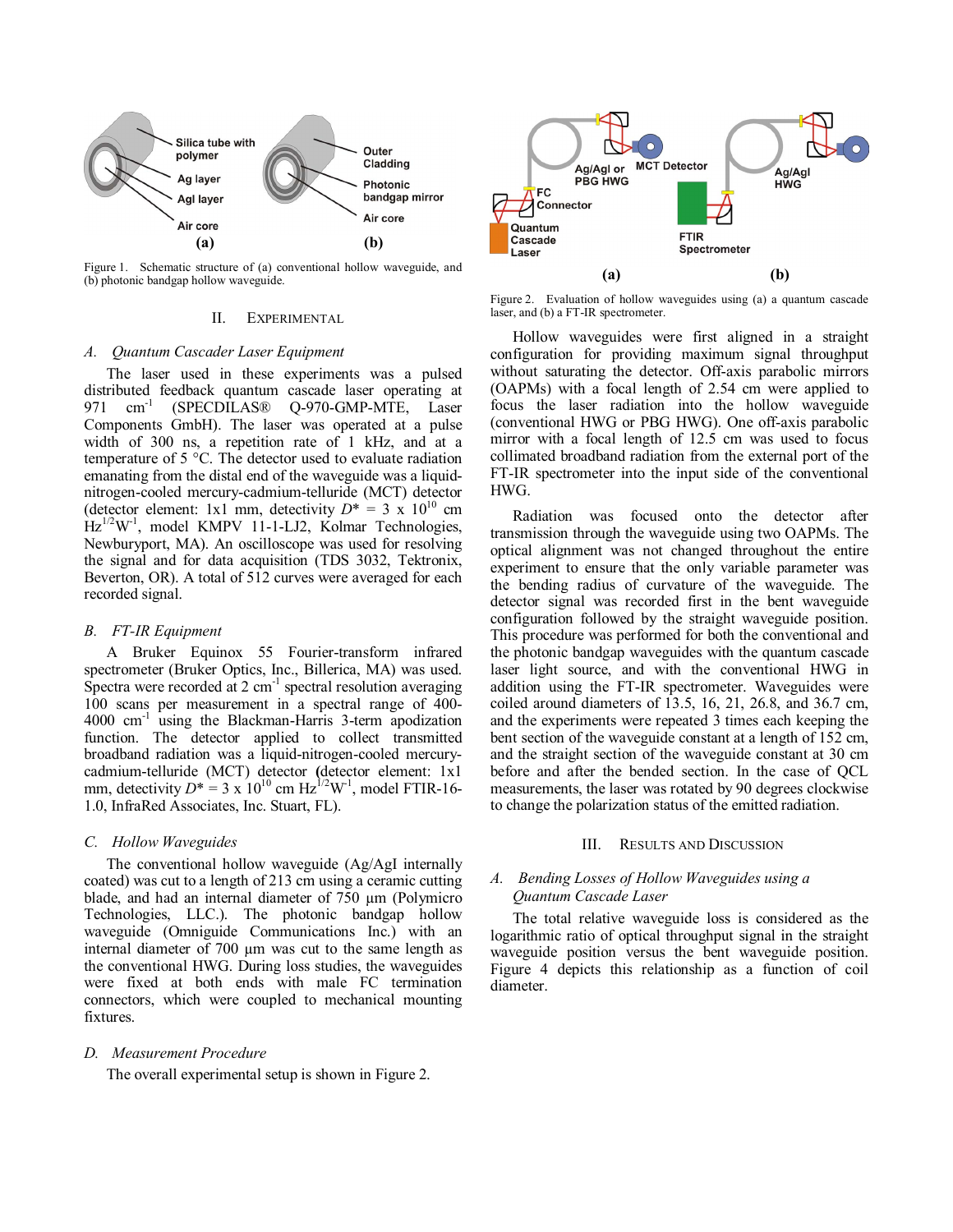

Figure 4. Experimentally determined total loss in conventional and photonic bandgap waveguides using a quantum cascade laser. The nomenclatures "parallel" and "perpendicular" indicate relative relationship between the polarization direction of the laser radiation and the plane of bending. The plane of bending is defined as the plane where the coiled waveguide exists.

Total bending losses increase as the coiling radii get smaller for both types of HWGs. It was also found that coiling waveguides parallel to the polarization direction of the radiation results in more losses for both types of HWGs as well. Radiation emitted from the QCL is polarized, and the direction of polarization can be selected depending on the mounting position of the laser chip inside the housing; accordingly, the high and low loss plane can be interrogated by rotating the laser chip by 90 degrees. In the case of parallel polarization, the PBG HWG loss value of 1.27 dB for a 21 cm coil diameter compares well with the previously reported literature value of approximately 1.05 dB[6] at the same radius of curvature for a 90 degree bend. This comparison results from dividing the total relative bending loss in the coil diameter by the number of coils for deriving the loss per 90 degree bend.

# *B. Bending Losses of Hollow Waveguides using a FT-IR Spectrometer*

The same procedure was performed for conventional hollow waveguides coupling broadband radiation from a Fourier-transform infrared spectrometer into the waveguide, however, without particular polarization of the emitted radiation. Figure 5 displays transmission spectra through straight and coiled Ag/AgI internally coated hollow waveguides.

It was found that propagation losses in coiled conventional hollow waveguides are similar to, but somewhat less using broadband radiation as opposed to QCL radiation, where the range of QCL bending losses in parallel polarization amounts approximately 0.68-5.65 dB, and the range of FT-IR-determined bending losses approximately 0.56 dB – 1.91 dB. The discrepancy between these two ranges may result from different coupling conditions into the hollow waveguide structure.



Figure 5. FT-IR-based transmission measurements of Ag/AgI coiled hollow waveguides. The inset shows the bending losses inside conventional hollow waveguides vs. the coil diameter.

The transmission window at a particular wavelength is particularly important for FT-IR-based HWG gas sensing. Conventional hollow waveguides propagate broadband infrared radiation; however, optical transparency is not uniform throughout the mid-infrared spectral regime (typically  $4000-400$  cm<sup>-1</sup>). The internal dielectric coating thickness can be altered to optimize transmission for a particular wavelength[5]. The achievable limit of detection for a HWG-based gas sensing device relies on the frequency position of the absorption wavelength of a particular analyte weighed against the signal-to-noise ratio achievable, and given the attenuation of the waveguide within the relevant wavelength band.

Photonic bandgap waveguides are designed to only propagate radiation within the optical bandgap, similar to an optical bandpass filter. FT-IR-based studies at PBG HWGs are currently in progress. However, mid-infrared photonic bandgap waveguides are engineered for applications using monochromatic radiation sources such as e.g.,  $CO<sub>2</sub>$  lasers or quantum cascade lasers with the laser emission wavelengths matched to the photonic bandgap provided by the waveguide for establishing efficient radiation delivery systems in laser surgical applications, or for sensitive and selective platforms applicable in gas sensing of complex matrices with low limits of detection[6].

#### IV. CONCLUSION AND OUTLOOK

In this study, bending losses for different radii of curvature for conventional HWGs and PBG HWGs were measured with two different types of radiation sources, i.e., QCLs lasing at 10.3 µm, and broadband mid-infrared radiation provided by a FT-IR spectrometer. Relative bending losses for both waveguides were studied with polarized QCL radiation and broadband FT-IR radiation. The research goal of these studies is taking advantage of an increased interaction path length utilizing coiled HWG